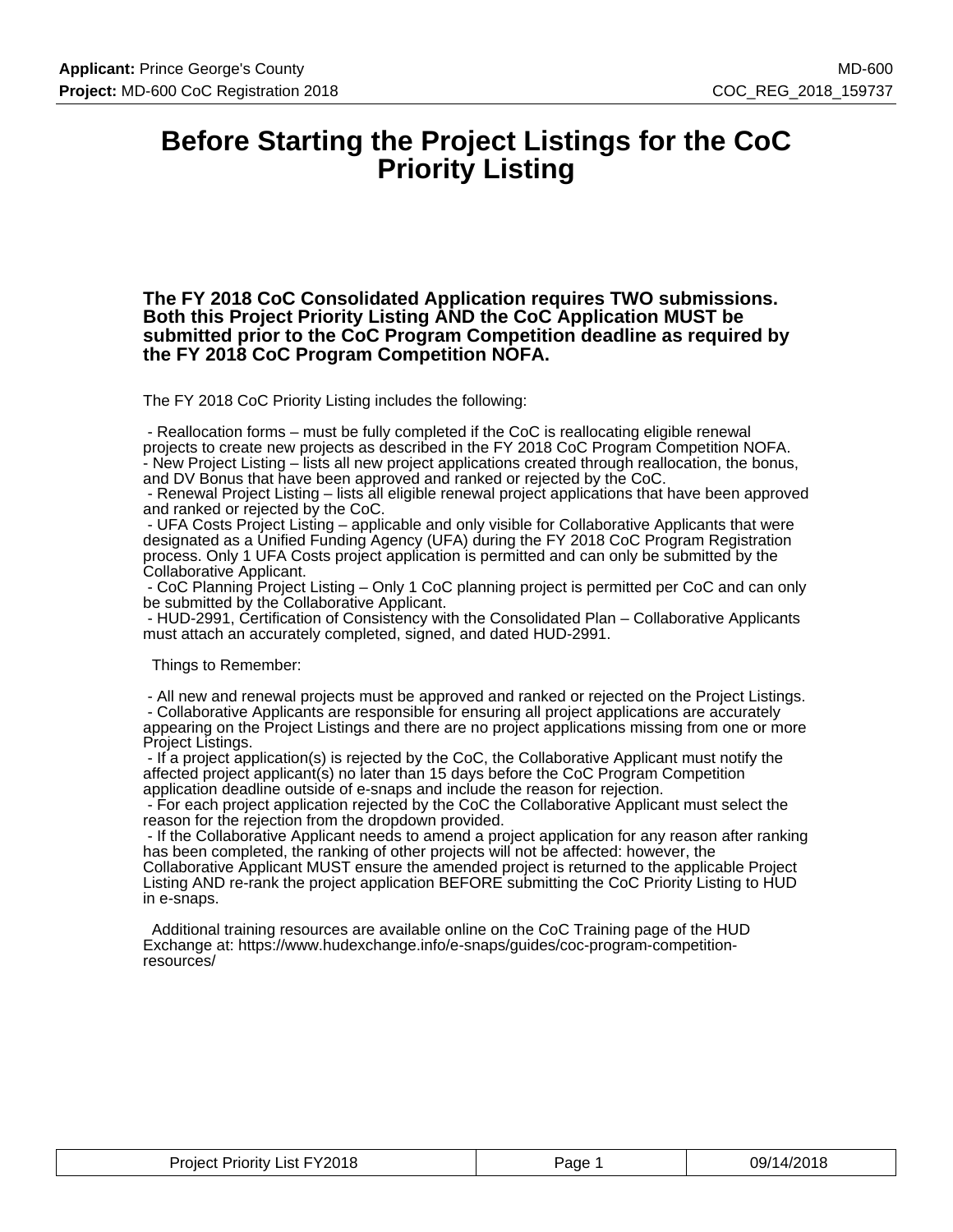# **1A. Continuum of Care (CoC) Identification**

#### **Instructions:**

The fields on this screen are read only and reference the information entered during the CoC Registration process. Updates cannot be made at this time. If the information on this screen is not correct, contact the HUD Exchange Ask A Question (AAQ) at https://www.hudexchange.info/ask-a-question/.

**Collaborative Applicant Name:** MD-600 Prince George's County CoC

| Project Priority List FY2018 | Page. | 09/14/2018 |
|------------------------------|-------|------------|
|------------------------------|-------|------------|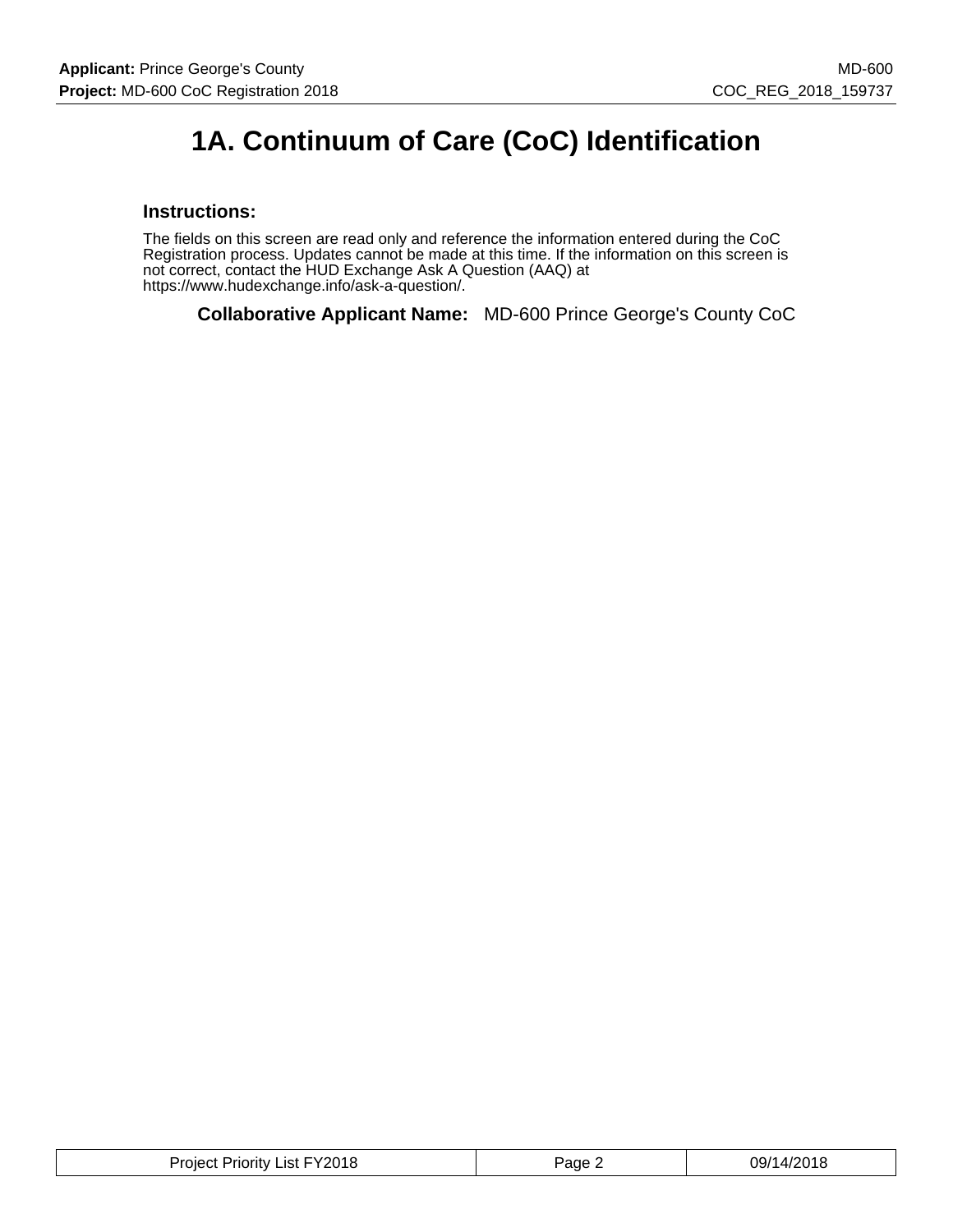# **2. Reallocation**

## **Instructions:**

For guidance on completing this form, please reference the FY 2018 CoC Priority Listing Detailed Instructions. Submit technical question to the e-snaps HUD Exchange Ask A Question (AAQ) at https://www.hudexchange.info/get-assistance/.

**2-1. 2-1. Is the CoC reallocating funds from** Yes **one or more eligible renewal grant(s) that will expire in calendar year 2019 into one or more new projects?**

| Project Priority List FY2018 | Page J | 09/14/2018 |
|------------------------------|--------|------------|
|------------------------------|--------|------------|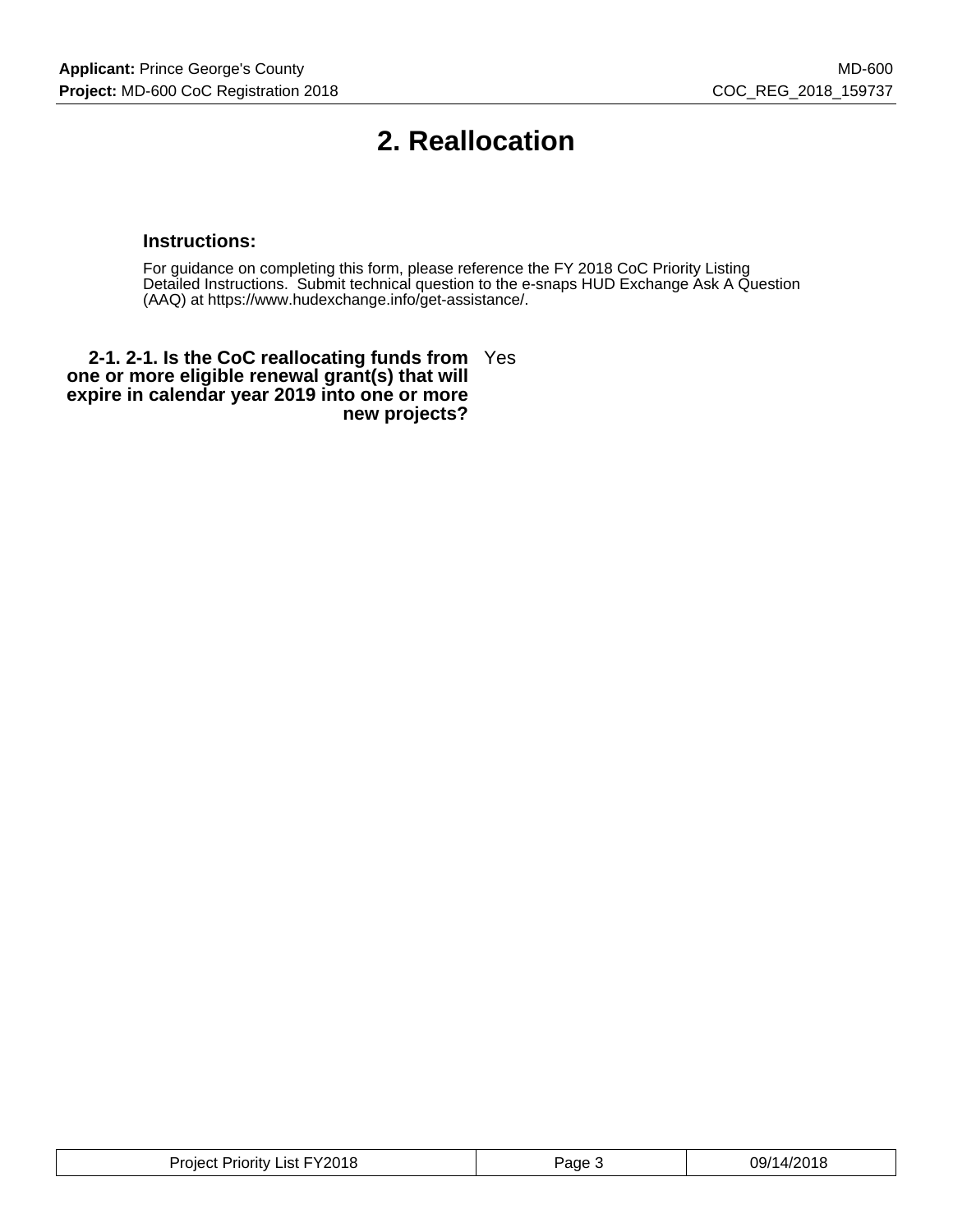# **3. Reallocation - Grant(s) Eliminated**

**CoCs that are reallocating eligible renewal project funds to create a new project application – as detailed in the FY 2018 CoC Program Competition NOFA – may do so by eliminating one or more expiring eligible renewal projects. CoCs that are eliminating eligible renewal projects entirely must identify those projects on this form.**

| <b>Amount Available for New Project:</b><br><b>(Sum of All Eliminated Projects)</b> |                                          |                       |                                   |                             |
|-------------------------------------------------------------------------------------|------------------------------------------|-----------------------|-----------------------------------|-----------------------------|
| \$643,159                                                                           |                                          |                       |                                   |                             |
| <b>Eliminated Project</b><br><b>Name</b>                                            | <b>Grant Number</b><br><b>Eliminated</b> | <b>Component Type</b> | Annual<br>Renewa<br><b>Amount</b> | <b>Type of Reallocation</b> |
| <b>THP 2018</b>                                                                     | MD0202L3G001710                          | TН                    | \$643,15                          | Regular                     |

| <b>Project Priority List FY2018</b> | Page 4 | 09/14/2018 |
|-------------------------------------|--------|------------|
|-------------------------------------|--------|------------|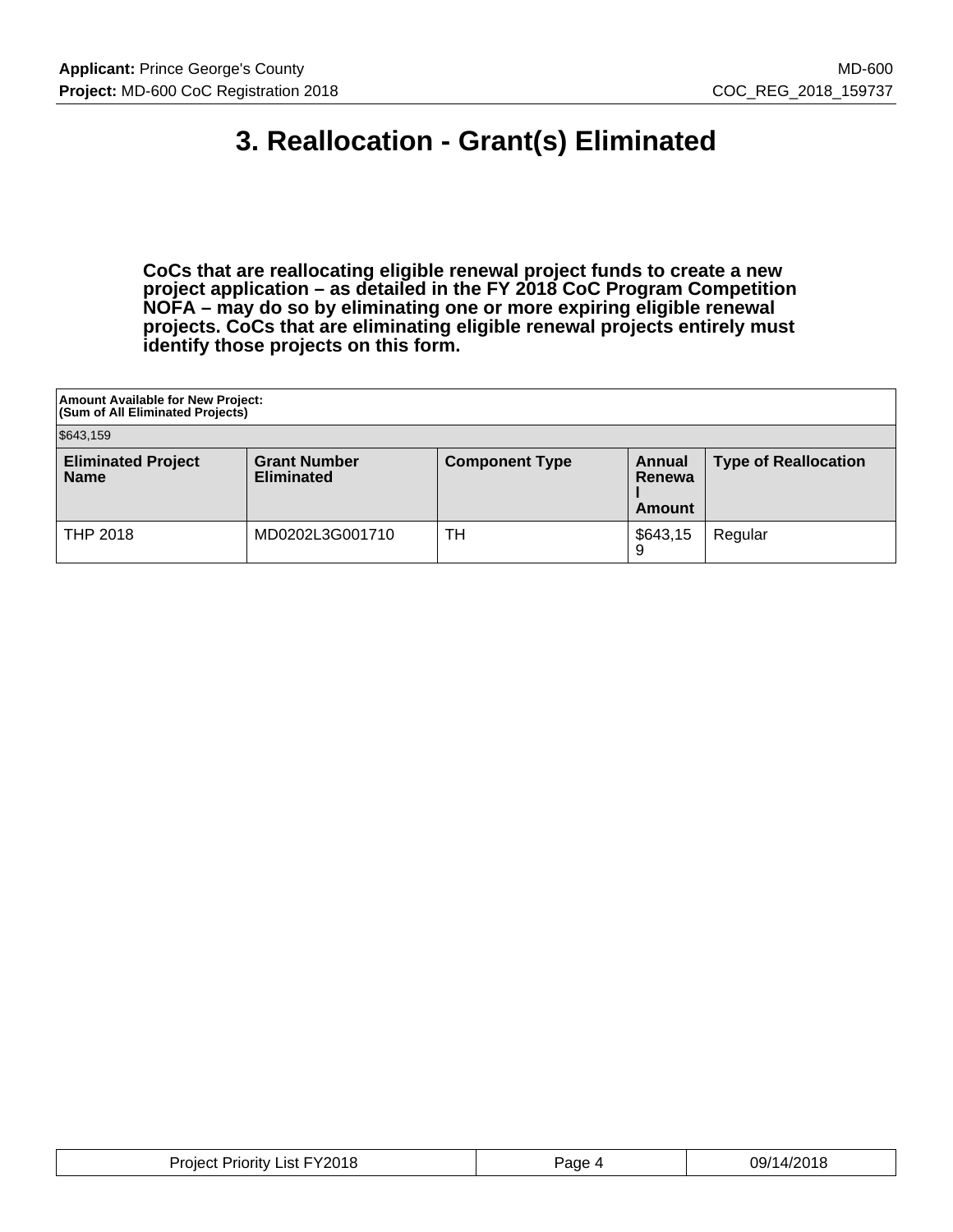# **3. Reallocation - Grant(s) Eliminated Details**

## **Instructions:**

For guidance on completing this form, please reference the FY 2018 CoC Priority Listing Detailed Instructions. Submit technical question to the e-snaps HUD Exchange Ask A Question (AAQ) at https://www.hudexchange.info/get-assistance/.

**\* 3-1. Complete each of the fields below for each eligible renewal grant that is being eliminated during the FY 2017 reallocation process. Collaborative Applicants should refer to the final HUD-approved FY 2017 Grant Inventory Worksheet to ensure all information entered on this form is accurate.**

**Eliminated Project Name:** THP 2018 **Grant Number of Eliminated Project:** MD0202L3G001710 **Eliminated Project Component Type:** TH **Eliminated Project Annual Renewal Amount:** \$643,159

#### **3-2. Describe how the CoC determined that this project should be eliminated and include the date the project applicant was notified. (limit 750 characters)**

The CoC evaluated this project taking into consideration its outcomes, the needs of the CoC, best practices, and HUD opportunities and determined that the homeless population traditionally served by this project would be effectively served in a TH-RRH model and these funds were reallocated to allow submission of a transition grant as a new project funding the new model. The applicant was notified of this decision on August 31, 2018.

| Project Priority List FY2018 | 'age t | 09/14/2018 |
|------------------------------|--------|------------|
|------------------------------|--------|------------|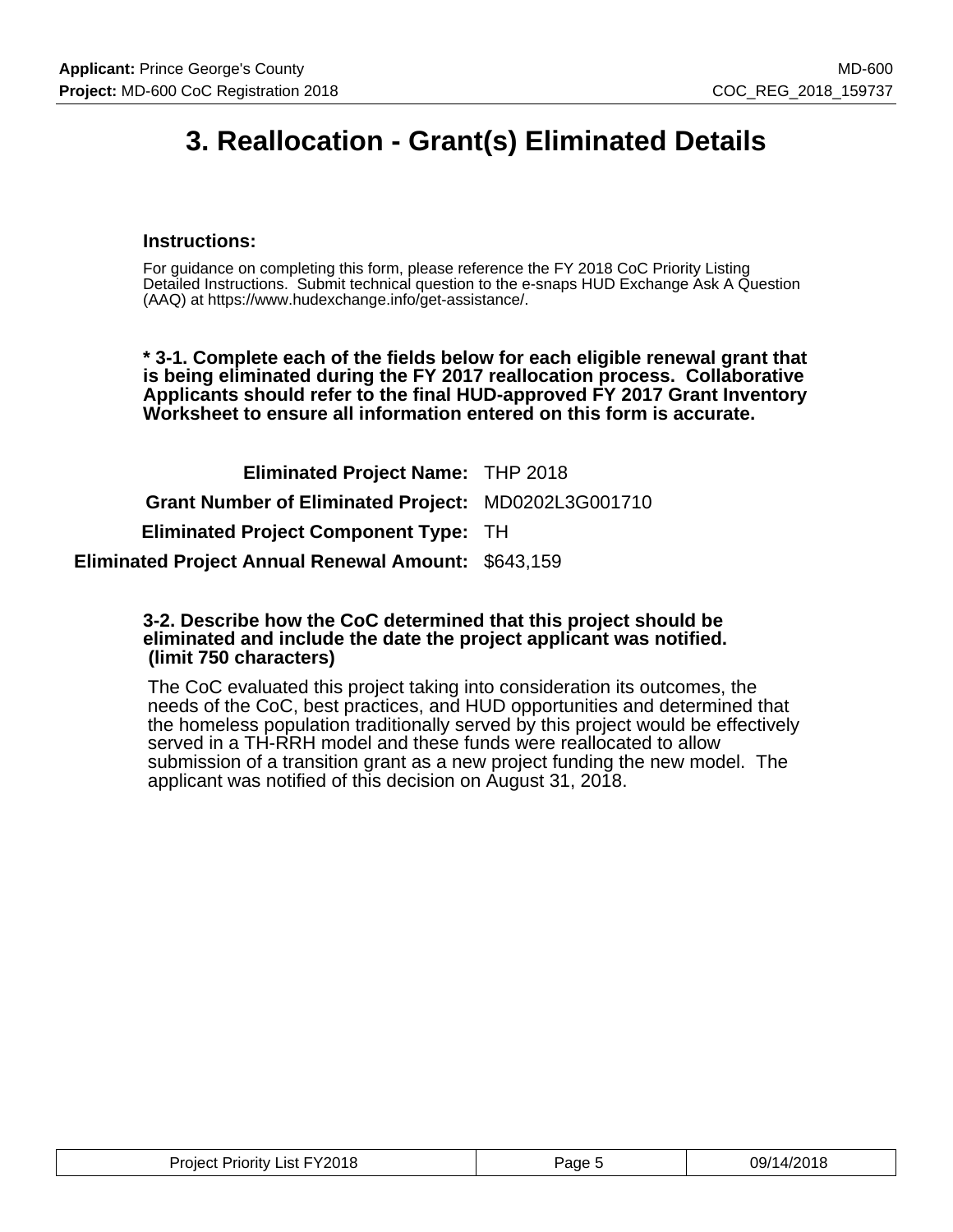# **4. Reallocation - Grant(s) Reduced**

**CoCs that are reallocating eligible renewal project funds to create a new project application – as detailed in the FY 2018 CoC Program Competition NOFA – may do so by reducing one or more expiring eligible renewal projects. CoCs that are reducing eligible renewal projects entirely must identify those projects on this form.**

| <b>Amount Available for New Project</b><br>(Sum of All Reduced Projects) |                                       |                             |                           |                                     |                          |
|--------------------------------------------------------------------------|---------------------------------------|-----------------------------|---------------------------|-------------------------------------|--------------------------|
| \$0                                                                      |                                       |                             |                           |                                     |                          |
| <b>Reduced Project</b><br><b>Name</b>                                    | <b>Reduced Grant</b><br><b>Number</b> | Annual<br>Renewal<br>Amount | Amount<br><b>Retained</b> | Amount available<br>for new project | <b>Reallocation Type</b> |
| This list contains no items                                              |                                       |                             |                           |                                     |                          |

| FY2018<br>_ıst :<br>Priority<br>wer<br>___ | 'age | ່'14/2015<br>Э9, |
|--------------------------------------------|------|------------------|
|--------------------------------------------|------|------------------|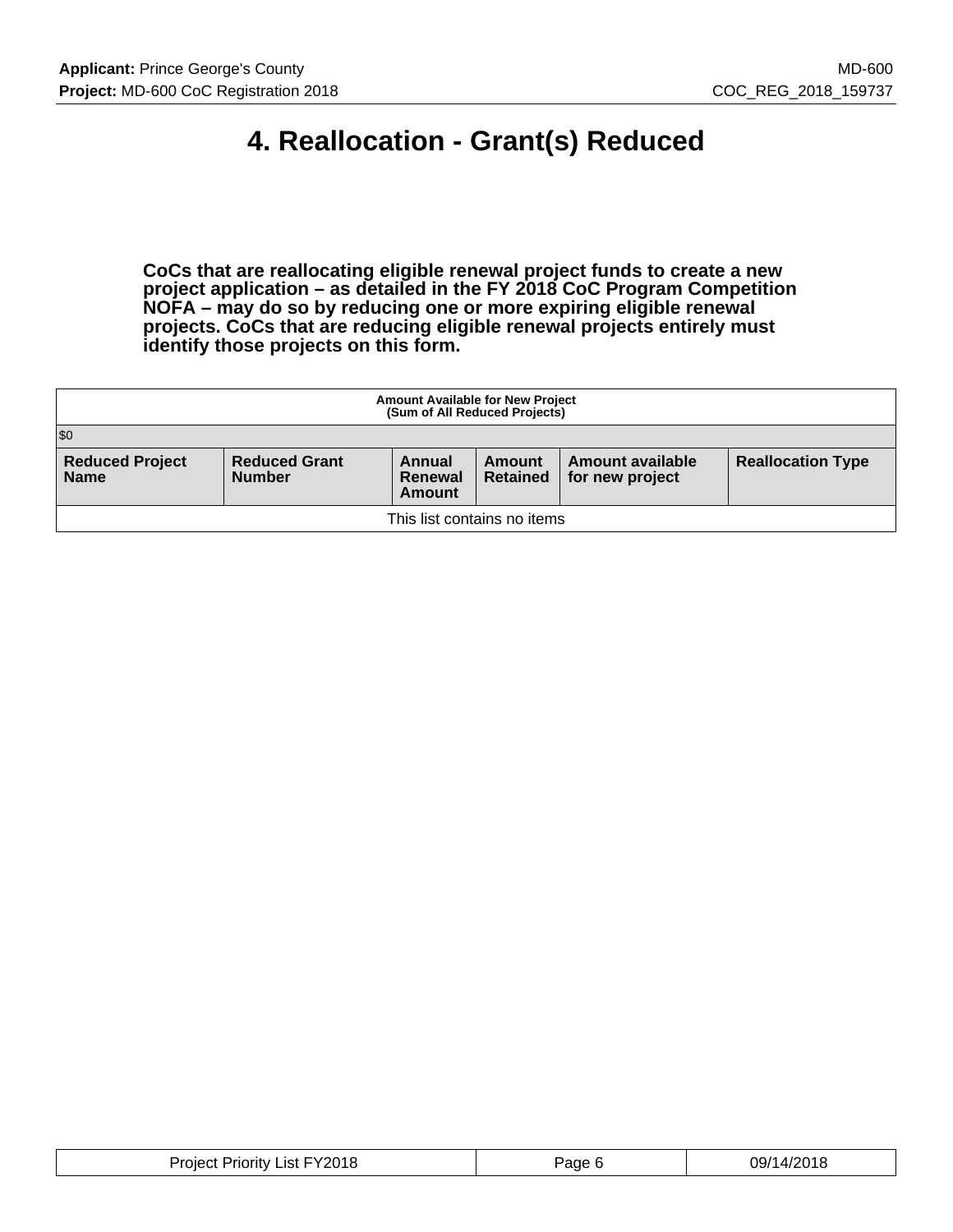# **5. Reallocation - New Project(s)**

**Collaborative Applicants must complete each field on this form that identifies the new project(s) the CoC created through the reallocation process.**

**Sum of All New Reallocated Project Requests (Must be less than or equal to total amount(s) eliminated and/or reduced)**

**\$643,159**

| .                         |                                   |                                 |                           |                          |
|---------------------------|-----------------------------------|---------------------------------|---------------------------|--------------------------|
| <b>Current Priority #</b> | <b>New Project</b><br><b>Name</b> | <b>Component</b><br><b>Type</b> | <b>Transferred Amount</b> | <b>Reallocation Type</b> |
| 22                        | <b>THRRP 2018</b>                 | Joint TH & P                    | \$643,159                 | Regular                  |

|  | FY2018<br>Priorit∨<br>∟ıst F<br>Project | 'age | ∩Q/1<br>70 Q A<br>טי<br>ັບມ |
|--|-----------------------------------------|------|-----------------------------|
|--|-----------------------------------------|------|-----------------------------|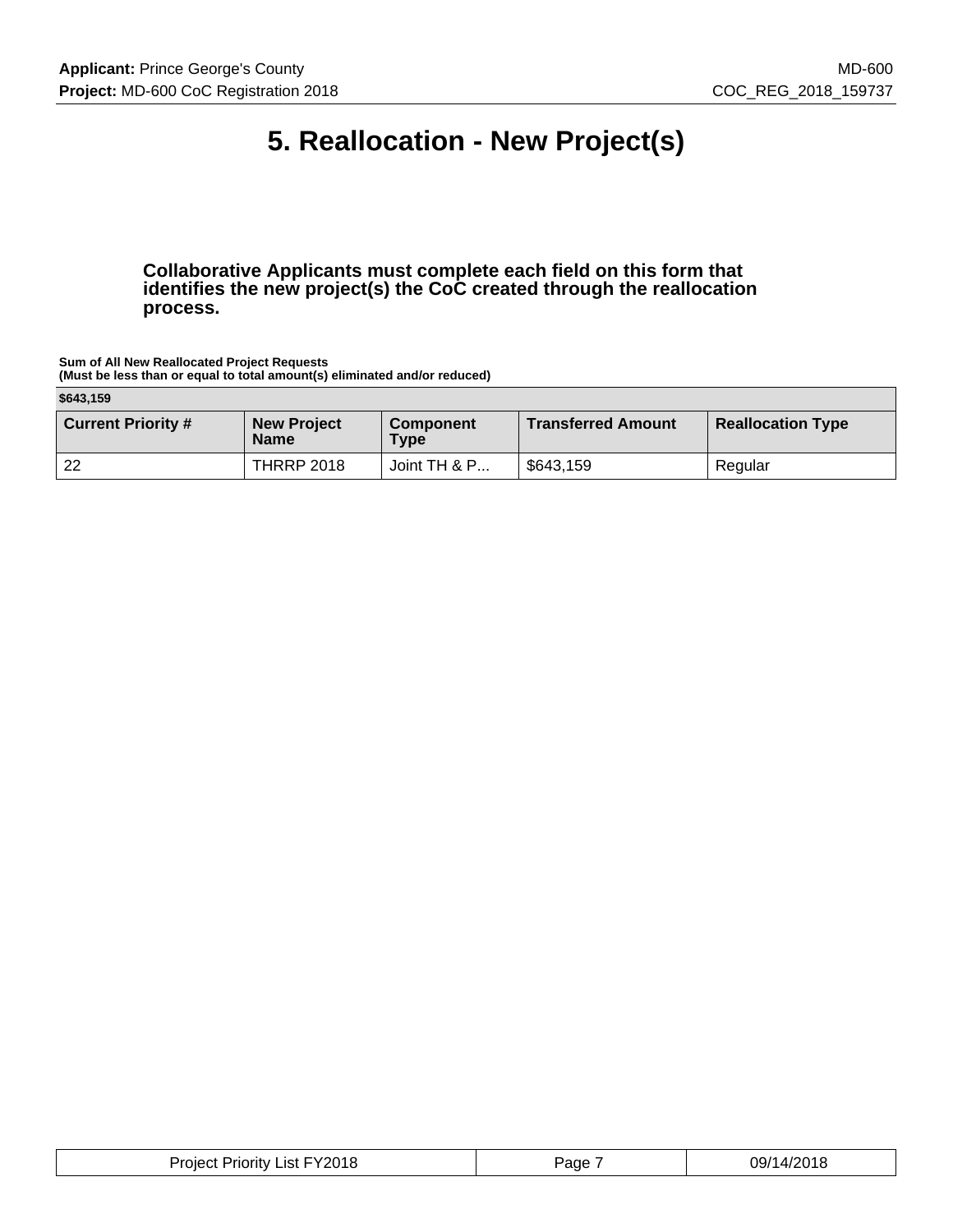## **5. Reallocation - New Project(s) Details**

## **Instructions:**

For guidance on completing this form, please reference the FY 2018 CoC Priority Listing Detailed Instructions. Submit technical question to the e-snaps HUD Exchange Ask A Question (AAQ) at https://www.hudexchange.info/get-assistance/.

**5-1. Complete each of the fields below for each new project created through reallocation in the FY 2018 CoC Program Competition. For list of all eligible types of new projects that may be created through the reallocation process, see the FY 2018 CoC Program Competition NOFA.**

**FY 2018 Rank (from Project Listing):** 22 **Proposed New Project Name:** THRRP 2018 **Component Type:** Joint TH & PH-RRH **Amount Requested for New Project:** \$643,159

| <b>Project Priority List FY2018</b> | Page 8 | 09/14/201ዖ |
|-------------------------------------|--------|------------|
|-------------------------------------|--------|------------|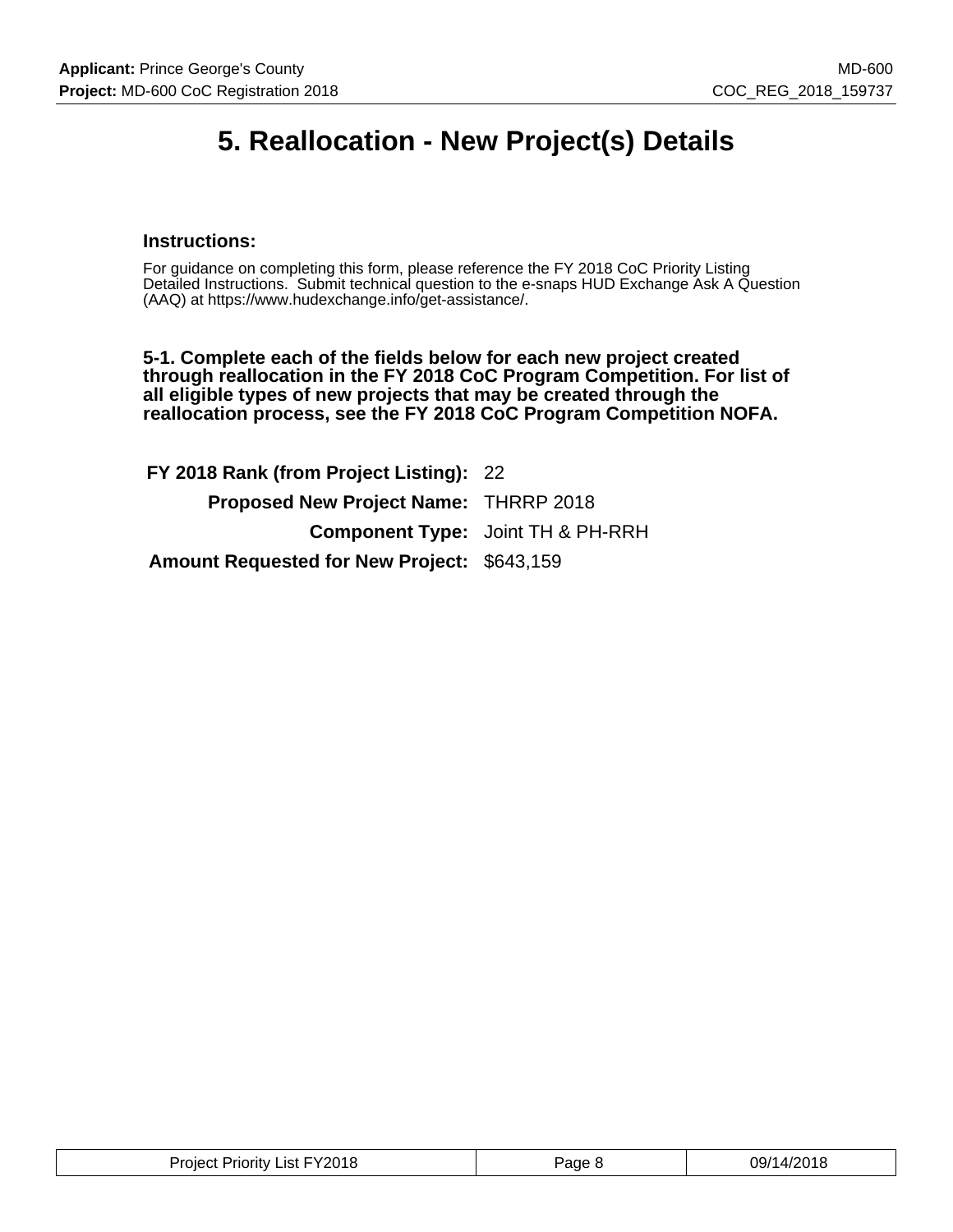## **6. Reallocation: Balance Summary**

## **Instructions**

For guidance on completing this form, please reference the FY 2018 CoC Priority Listing Detailed Instructions. Submit technical question to the e-snaps HUD Exchange Ask A Question (AAQ) at https://www.hudexchange.info/get-assistance/.

**6-1 Below is a summary of the information entered on the eliminated and reduced reallocation forms. The last field on this form, "Remaining Reallocation Balance" should equal zero. If there is a positive balance remaining, this means the amount of funds being eliminated or reduced are greater than the amount of funds request for the new reallocated project(s). If there is a negative balance remaining, this means that more funds are being requested for the new reallocated project(s) than have been reduced or eliminated from other eligible renewal projects.**

#### **Reallocation Chart: Reallocation Balance Summary**

| Reallocated funds available for new project(s): | \$643.159 |
|-------------------------------------------------|-----------|
| Amount requested for new project(s):            | \$643.159 |
| <b>Remaining Reallocation Balance:</b>          | 'SC       |

| Project Priority List FY2018 | Page 9 | 09/14/2018 |
|------------------------------|--------|------------|
|------------------------------|--------|------------|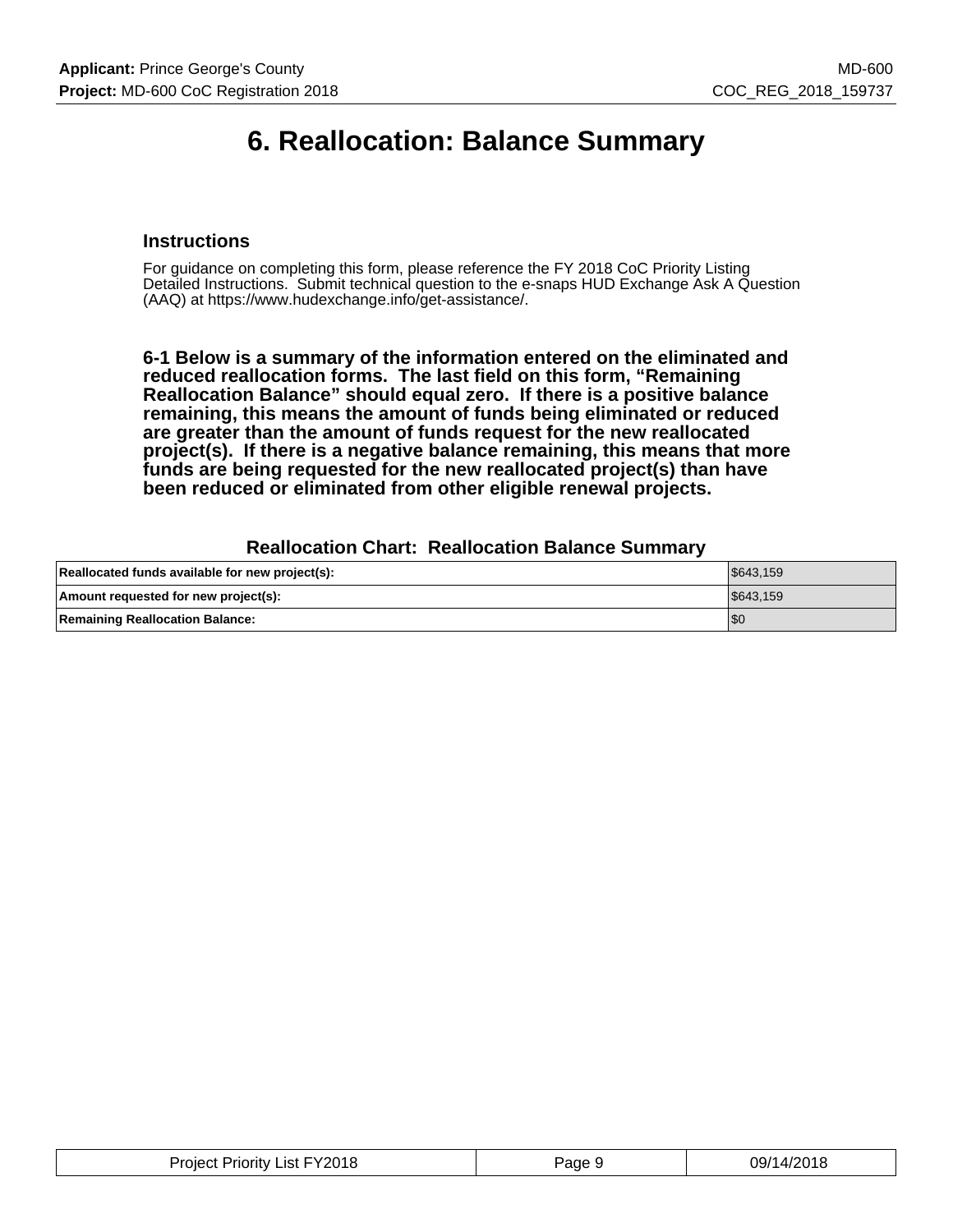# **Continuum of Care (CoC) New Project Listing**

#### **Instructions:**

Prior to starting the New Project Listing, Collaborative Applicants should carefully review the "CoC Priority Listing Detailed Instructions" and the "CoC Project Listing Instructional Guide", both of which are availble at: https://www.hudexchange.info/e-snaps/guides/coc-programcompetition-resources.

To upload all new project applications that have been submitted to this CoC Project Listing, click on the "Update List" button. This process may take a few minutes based upon the number of new projects submitted that need to be located in the e-snaps system. The Collaborative Applicant may update each of the Project Listings simultaneously. The Collaborative Applicant can wait for the Project Listings to be updated or can log out of e-snaps and come back later to view the updated list(s). To review a project on the New Project Listing, click on the magnifying glass next to each project to view project details. To view the actual project application, click on the orange folder. If there are errors identified by the Collaborative Applicant, the project can be amended back to the project applicant to make the necessary changes by clicking on the amend icon. The Collaborative Applicant has the sole responsibility for ensuring all amended projects are resubmitted and appear on this project listing BEFORE submitting the CoC Priority Listing in e-snaps.

| Project<br><b>Name</b>              | <b>Date</b><br><b>Submitte</b><br>d | Comp<br><b>Type</b>             | Applican<br>t Name      | <b>Budget</b><br><b>Amount</b> | Grant<br>Term | Rank | <b>PH/Reall</b><br>oc     | <b>PSH/RR</b><br>н | Expansi<br><b>on</b> |
|-------------------------------------|-------------------------------------|---------------------------------|-------------------------|--------------------------------|---------------|------|---------------------------|--------------------|----------------------|
| Rapid<br>Re-<br>housing<br>$\cdots$ | 2018-08-<br>16<br>15:29             | <b>PH</b>                       | Mission<br>of Love<br>C | \$314,443                      | 1 Year        | X    |                           | <b>RRH</b>         |                      |
| Rapid<br>Re-<br>housing<br>$\cdots$ | 2018-08-<br>16<br>15:17             | <b>PH</b>                       | Mission<br>of Love<br>C | \$314,443                      | 1 Year        | X    | <b>PH</b><br><b>Bonus</b> | <b>RRH</b>         |                      |
| <b>THRRP</b><br>2018                | 2018-09-<br>13<br>07:08             | Joint TH<br>& PH-<br><b>RRH</b> | Prince<br>Georges<br>Co | \$643,159                      | 1 Year        | 22   | Reallocati<br>on          |                    |                      |
| Safe<br><b>Homes</b><br>Strong      | 2018-09-<br>14<br>17:43             | <b>PH</b>                       | House of<br>Ruth<br>Mar | \$364,165                      | 1 Year        | 23   |                           | <b>RRH</b>         |                      |

**EX1\_Project\_List\_Status\_field** List Updated Successfully

| Project Priority List FY2018 | Page 10 | 09/14/2018 |
|------------------------------|---------|------------|
|------------------------------|---------|------------|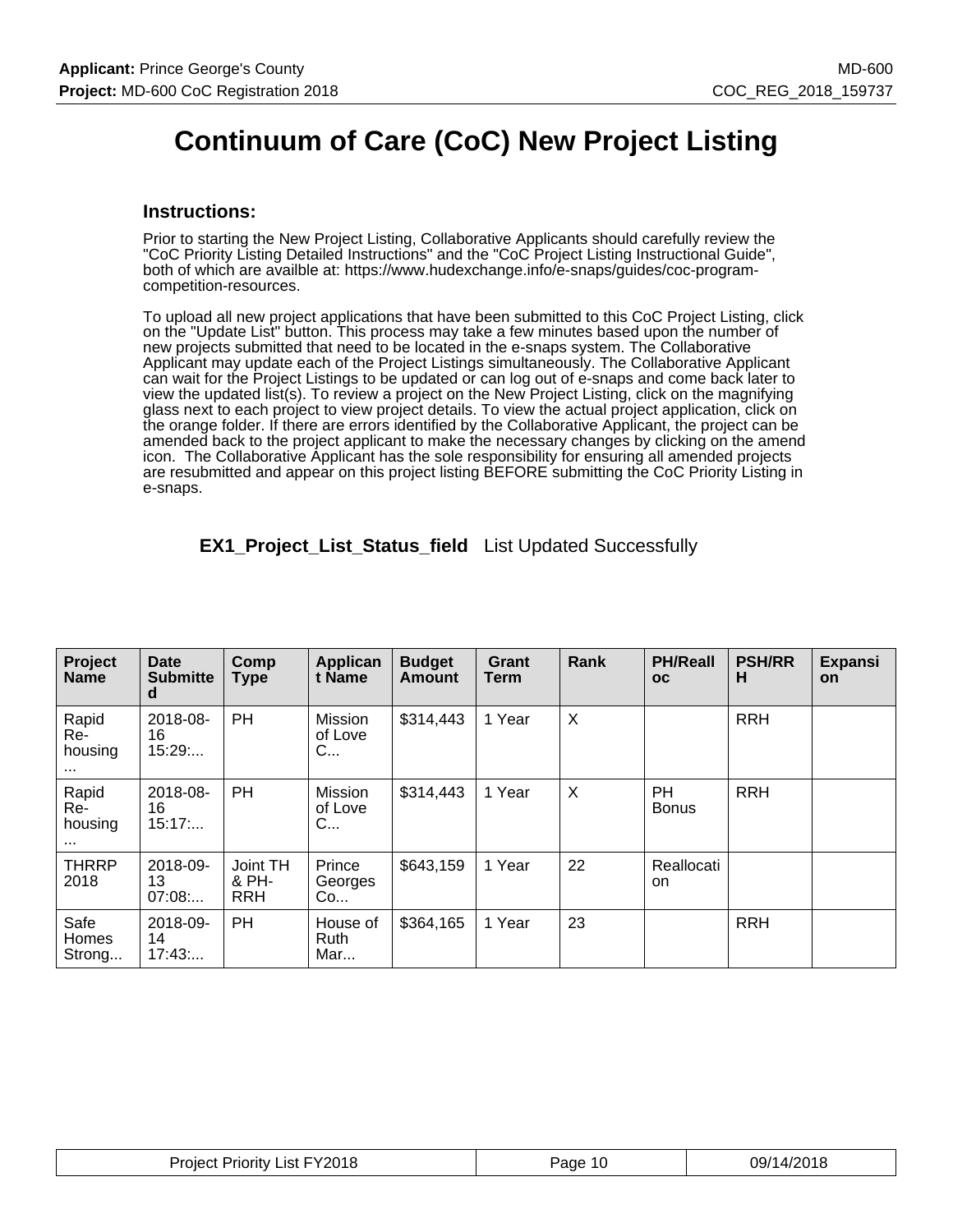# **Continuum of Care (CoC) Renewal Project Listing**

## **Instructions:**

Prior to starting the New Project Listing, Collaborative Applicants should carefully review the "CoC Priority Listing Detailed Instructions" and the "CoC Project Listing Instructional Guide", both of which are available at: https://www.hudexchange.info/e-snaps/guides/coc-programcompetition-resources.

To upload all renewal project applications that have been submitted to this Renewal Project Listing, click on the "Update List" button. This process may take a few minutes based upon the number of renewal projects that need to be located in the e-snaps system. The Collaborative Applicant may update each of the Project Listings simultaneously. The Collaborative Applicant can wait for the Project Listings to be updated or can log out of e-snaps and come back later to view the updated list(s). To review a project on the Renewal Project Listing, click on the magnifying glass next to each project to view project details. To view the actual project application, click on the orange folder. If there are errors identified by the Collaborative Applicant, the project can be amended back to the project applicant to make the necessary changes by clicking on the amend icon. The Collaborative Applicant has the sole responsibility for ensuring all amended projects are resubmitted and appear on this project listing BEFORE submitting the CoC Priority Listing in e-snaps.

**The Collaborative Applicant certifies that there is a demonstrated need for all renewal permanent supportive housing and rapid re-housing projects listed on the Renewal Project Listing.** X

**The Collaborative Applicant does not have any renewal permanent supportive housing or rapid re-housing renewal projects.**

**EX1\_Project\_List\_Status\_field** List Updated Successfully

| Project<br><b>Name</b>    | Date<br><b>Submitted</b> | Grant<br>Term | <b>Applicant</b><br><b>Name</b> | <b>Budget</b><br><b>Amount</b> | Rank | <b>PSH/RRH</b> | Comp<br><b>Type</b>  | <b>Consolida</b><br>tion Type |
|---------------------------|--------------------------|---------------|---------------------------------|--------------------------------|------|----------------|----------------------|-------------------------------|
| <b>HMIS</b><br>2018       | 2018-08-<br>14<br>19:37  | 1 Year        | Prince<br>Georges<br>Co         | \$85,000                       | 21   |                | <b>HMIS</b>          |                               |
| <b>JHP PSH</b><br>2018    | 2018-08-<br>15<br>13:45  | 1 Year        | JHP, Inc.                       | \$257,262                      | 15   | <b>PSH</b>     | <b>PH</b>            |                               |
| PGH TH-<br>RRH II<br>2018 | 2018-08-<br>15<br>14:29: | 1 Year        | Prince<br>Georges<br>Co         | \$92,968                       | 17   |                | Joint TH &<br>PH-RRH | Individual                    |

| Project Priority List FY2018 | Page 11 | 09/14/2018 |
|------------------------------|---------|------------|
|------------------------------|---------|------------|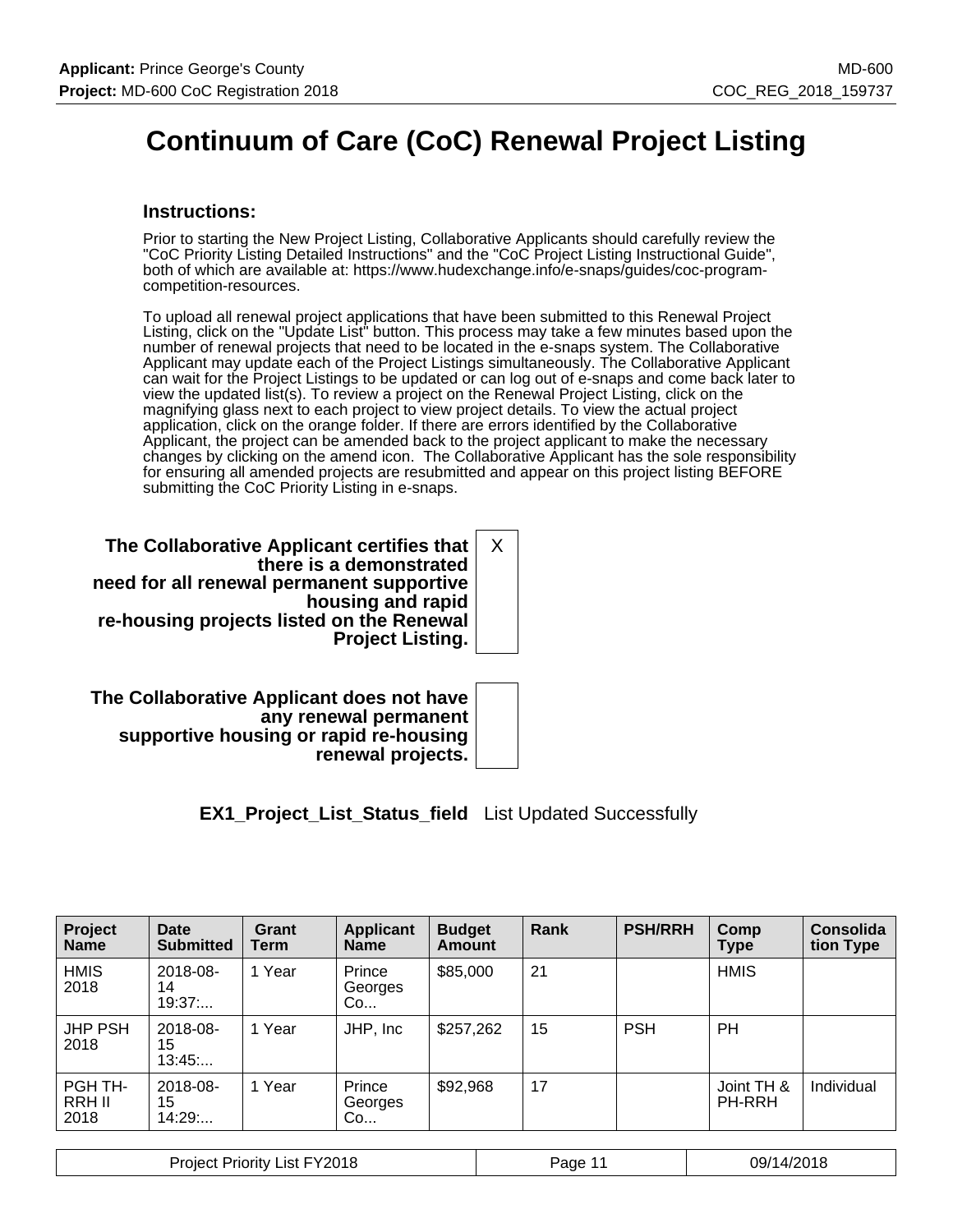| Coordinate<br>d Entry                  | 2018-08-<br>15<br>09:41: | 1 Year | Prince<br>Georges<br>Co  | \$280,000 | 20             |            | SSO                  |            |
|----------------------------------------|--------------------------|--------|--------------------------|-----------|----------------|------------|----------------------|------------|
| <b>HELP</b><br>2018                    | 2018-08-<br>15<br>10:50  | 1 Year | Prince<br>Georges<br>Co  | \$580,867 | 8              | <b>PSH</b> | PH                   |            |
| <b>THP 2018</b>                        | 2018-08-<br>15<br>13:05: | 1 Year | Prince<br>Georges<br>Co  | \$643,159 | $\sf X$        |            | <b>TH</b>            |            |
| PGH TH-<br><b>RRH 2018</b>             | 2018-08-<br>15<br>13:53  | 1 Year | Prince<br>Georges<br>Co  | \$123,529 | 16             |            | Joint TH &<br>PH-RRH | Individual |
| <b>HIP</b><br><b>Success</b><br>2018   | 2018-08-<br>16<br>10:45  | 1 Year | Housing<br>Initiativ     | \$237,817 | $6\phantom{1}$ | <b>RRH</b> | PH                   | Individual |
| <b>HIP</b><br><b>Success</b><br>2018   | 2018-08-<br>16<br>10:45  | 1 Year | Housing<br>Initiativ     | \$148,580 | $\overline{7}$ | <b>RRH</b> | PH                   | Individual |
| Vesta PSH<br>18                        | 2018-08-<br>16<br>13:00  | 1 Year | VESTA,<br><b>Inc</b>     | \$155,600 | 12             | <b>PSH</b> | PH                   |            |
| <b>CCSI RRH</b><br>18                  | 2018-08-<br>16<br>17:12  | 1 Year | Communit<br>y Crisis     | \$105,446 | $\mathbf{1}$   | <b>RRH</b> | PH                   |            |
| <b>UCAP</b><br>PATH III<br>2018        | 2018-08-<br>17<br>11:24  | 1 Year | United<br>Communiti<br>e | \$193,634 | 13             | <b>PSH</b> | PH                   |            |
| <b>LARS PSH</b><br>20182               | 2018-08-<br>17<br>11:10  | 1 Year | Laurel<br>Advocacy<br>a  | \$49,850  | 3              | <b>PSH</b> | PH                   | Individual |
| <b>LARS PSH</b><br>2018 1              | 2018-08-<br>17<br>11:01  | 1 Year | Laurel<br>Advocacy<br>a  | \$409,550 | $\overline{2}$ | <b>PSH</b> | PH                   | Individual |
| VOAC PG<br>Supportiv                   | 2018-08-<br>17<br>10:26: | 1 Year | Volunteers<br>of Ame     | \$195,712 | 18             | <b>PSH</b> | PH                   |            |
| <b>UCAP</b><br>PATH I<br>2018          | 2018-08-<br>17<br>10:55  | 1 Year | United<br>Communiti<br>e | \$227,901 | 10             | <b>PSH</b> | PH                   |            |
| <b>UCAP</b><br><b>PATH II</b><br>2018  | 2018-08-<br>17<br>12:20: | 1 Year | United<br>Communiti<br>e | \$189,641 | 14             | <b>PSH</b> | PH                   |            |
| PEP <sub>8</sub><br>2018               | 2018-08-<br>17<br>12:57  | 1 Year | People<br>Encouragi<br>n | \$190,078 | $\overline{4}$ | <b>PSH</b> | <b>PH</b>            | Individual |
| PEP <sub>9</sub><br>2018               | 2018-08-<br>17<br>12:54: | 1 Year | People<br>Encouragi<br>n | \$190,810 | $\overline{5}$ | <b>PSH</b> | PH                   | Individual |
| <b>MDH BHA</b><br><b>PG 15</b><br>2018 | 2018-09-<br>11<br>16:10: | 1 Year | Maryland<br>Departme     | \$345,181 | 11             | <b>PSH</b> | PH                   |            |

| Y2018<br>⊃r∩`<br>_ıst<br>Priority.<br><b>COLOR</b> | Pane | 1/2019<br>09/1<br>טוני |
|----------------------------------------------------|------|------------------------|
|----------------------------------------------------|------|------------------------|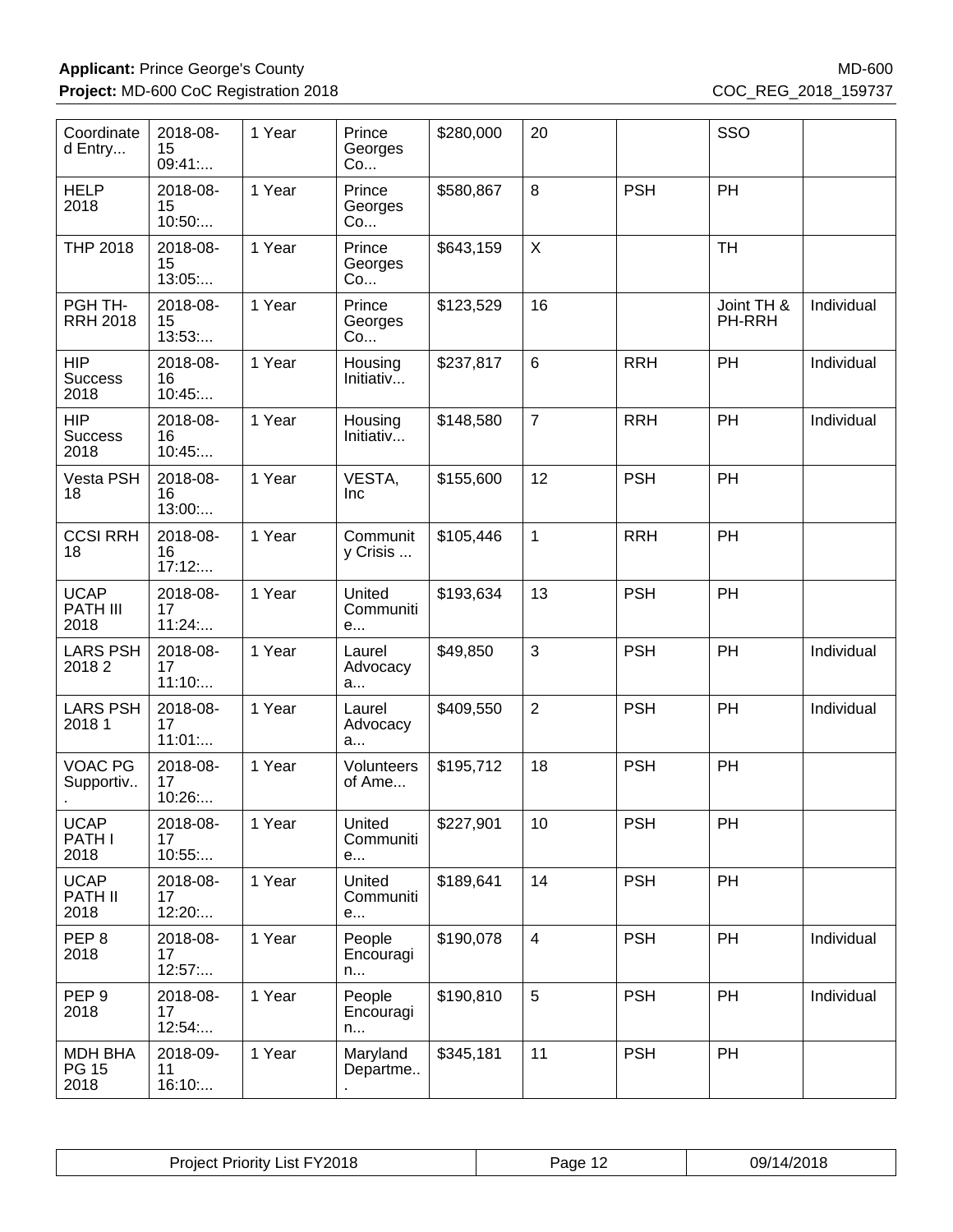| <b>PEP 10</b><br>2018<br>Expan         | 2018-09-<br>12<br>18:16  | 1 Year | People<br>Encouragi<br>n | \$503,816 | 19              | <b>PSH</b> | PH                          |                           |
|----------------------------------------|--------------------------|--------|--------------------------|-----------|-----------------|------------|-----------------------------|---------------------------|
| <b>MDH BHA</b><br><b>PG 16</b><br>2018 | 2018-09-<br>13<br>14:21  | 1 Year | Maryland<br>Departme     | \$347,905 | 9               | <b>PSH</b> | PH                          |                           |
| <b>HIP</b><br>Success<br>2018          | 2018-09-<br>14<br>16:25  | 1 Year | Housing<br>Initiativ     | \$386,397 | C <sub>6</sub>  | <b>RRH</b> | <b>PH</b>                   | Fully<br>Consolidat<br>ed |
| PGH 2018<br>Consolid                   | 2018-09-<br>14<br>16:09: | 1 Year | Prince<br>Georges<br>Co  | \$216,497 | C <sub>16</sub> |            | Joint TH &<br><b>PH-RRH</b> | Fully<br>Consolidat<br>ed |
| <b>LARS PSH</b><br>2018                | 2018-09-<br>14<br>16:33  | 1 Year | Laurel<br>Advocacy<br>a  | \$459,400 | C <sub>2</sub>  | <b>PSH</b> | PH                          | Fully<br>Consolidat<br>ed |
| <b>PEP</b><br>Consolidat<br>ed         | 2018-09-<br>14<br>16:41  | 1 Year | People<br>Encouragi<br>n | \$380,888 | C <sub>5</sub>  | <b>PSH</b> | PH                          | Fully<br>Consolidat<br>ed |

| FY2018<br><b>Projec</b><br>.ıst<br>Priority<br>__ | 'age<br>טו | 1001c<br>09/1 |
|---------------------------------------------------|------------|---------------|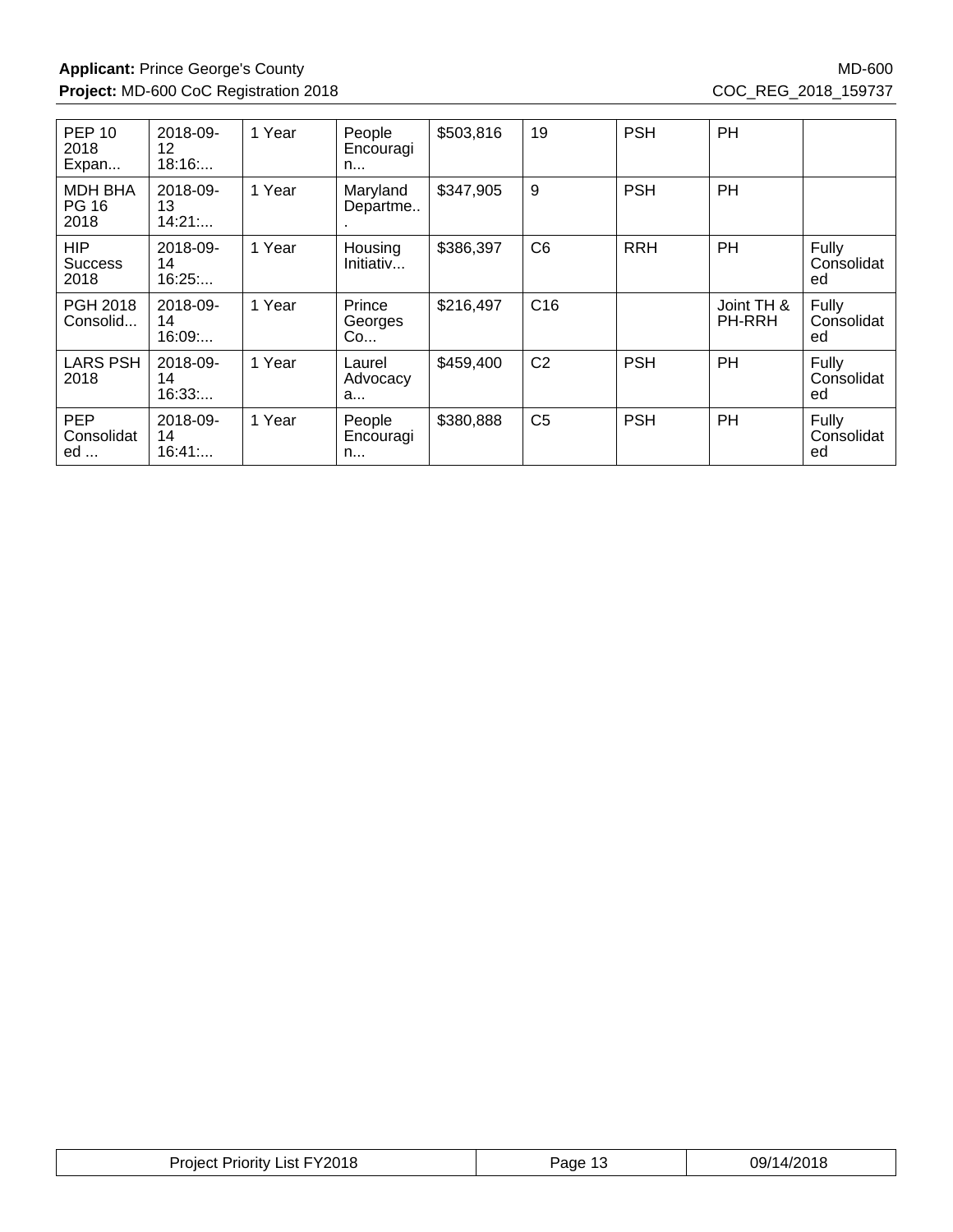# **Continuum of Care (CoC) Planning Project Listing**

#### **Instructions:**

Prior to starting the CoC Planning Project Listing, Collaborative Applicants should carefully review the "CoC Priority Listing Detailed Instructions" and the "CoC Project Listing Instructional Guide," both of which are available at: https://www.hudexchange.info/e-snaps/guides/cocprogram-competition-resources.

To upload the CoC planning project application that has been submitted to this CoC Planning Project Listing, click on the "Update List" button. This process may take a few minutes as the project will need to be located in the e-snaps system. The Collaborative Applicant may update each of the Project Listings simultaneously. The Collaborative Applicant can wait for the Project Listings to be updated or can log out of e-snaps and come back later to view the updated list(s). To review the CoC Planning Project Listing, click on the magnifying glass next to view the project details. To view the actual project application, click on the orange folder. If there are errors identified by the Collaborative Applicant, the project can be amended back to the project applicant to make the necessary changes by clicking on the amend icon.

Only one CoC Planning project application can be submitted by a Collaborative Applicant and must match the Collaborative Applicant information on the CoC Applicant Profile. Any additional CoC Planning project applications must be rejected.

## **EX1\_Project\_List\_Status\_field**

| <b>Project Name</b> | <b>Date Submitted</b> | <b>Grant Term</b> | <b>Applicant Name</b>       | <b>Budget Amount</b> | <b>Comp Type</b>     |
|---------------------|-----------------------|-------------------|-----------------------------|----------------------|----------------------|
| Planner 2018        | 2018-08-14<br>20:45   | Year              | <b>Prince Georges</b><br>Co | \$157,197            | CoC Planning<br>Proj |

| Project Priority List FY2018 | Page 14 | 09/14/2018 |
|------------------------------|---------|------------|
|------------------------------|---------|------------|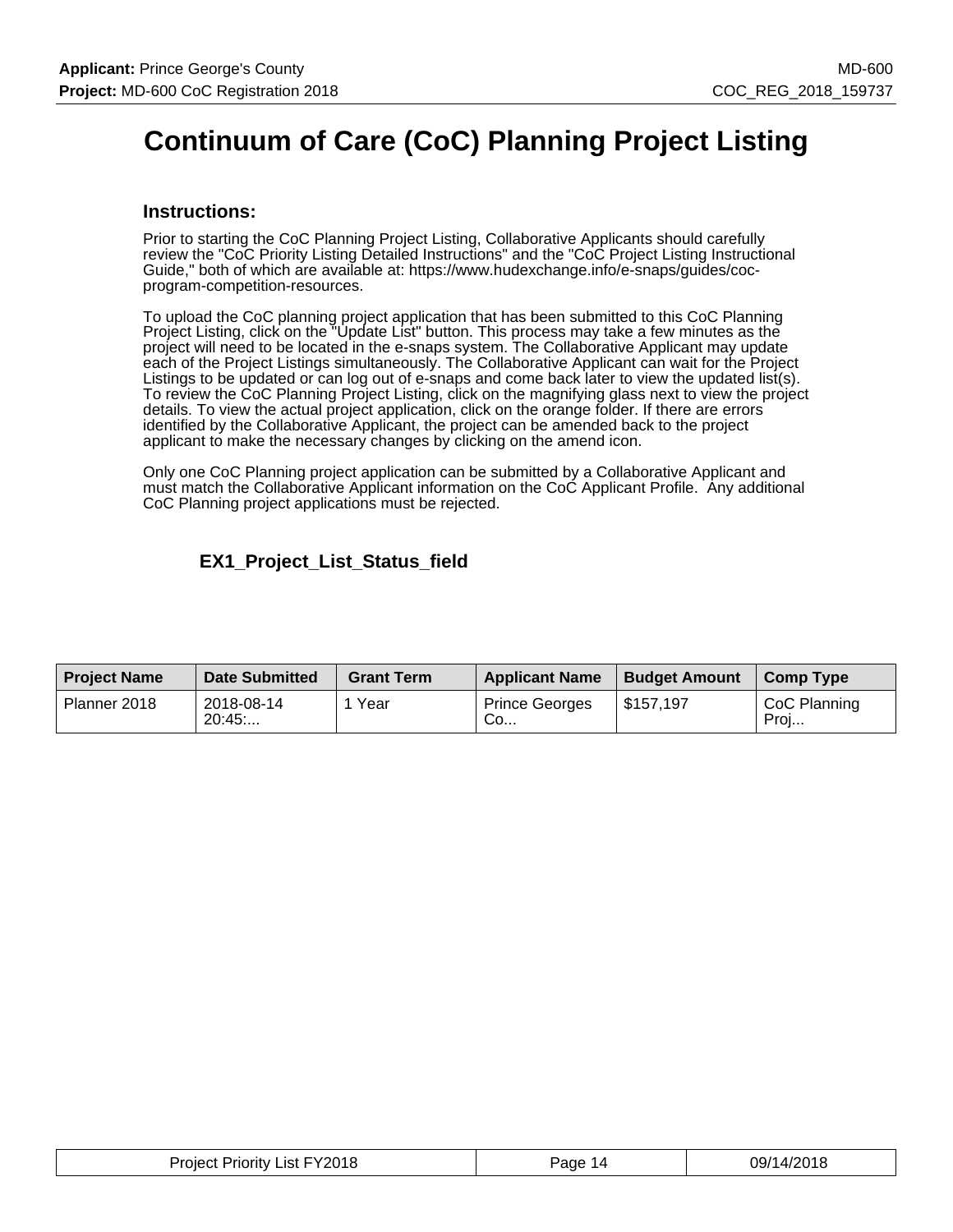# **Funding Summary**

#### **Instructions**

For additional information, carefully review the "CoC Priority Listing Detailed Instructions" and the "CoC Priority Listing Instructional Guide", both of which are available at: https://www.hudexchange.info/e-snaps/guides/coc-program-competition-resources.

This page contains the total budget summaries for each of the project listings for which the Collaborative Applicant approved and ranked or rejected project applications. The Collaborative Applicant must review this page to ensure the totals for each of the categories is accurate. The "Total CoC Request" indicates the total funding request amount the Collaborative Applicant will submit to HUD for funding consideration. As stated previously, only 1 UFA Cost project application (for UFA designated Collaborative Applicants only) and only 1 CoC Planning project application can be submitted and only the Collaborative Applicant designated by the CoC is eligible to request these funds.

| <b>Title</b>               | <b>Total Amount</b> |
|----------------------------|---------------------|
| Renewal Amount             | \$4,911,147         |
| <b>Consolidated Amount</b> | \$1,443,182         |
| <b>New Amount</b>          | \$1,007,324         |
| <b>CoC Planning Amount</b> | \$157,197           |
| <b>Rejected Amount</b>     | \$1,272,045         |
| <b>TOTAL CoC REQUEST</b>   | \$6,075,668         |

| <u>in the community of the community of the community of the community of the community of the community of the community of the community of the community of the community of the community of the community of the community </u><br>the contract of the contract of the contract of |
|-----------------------------------------------------------------------------------------------------------------------------------------------------------------------------------------------------------------------------------------------------------------------------------------|
|-----------------------------------------------------------------------------------------------------------------------------------------------------------------------------------------------------------------------------------------------------------------------------------------|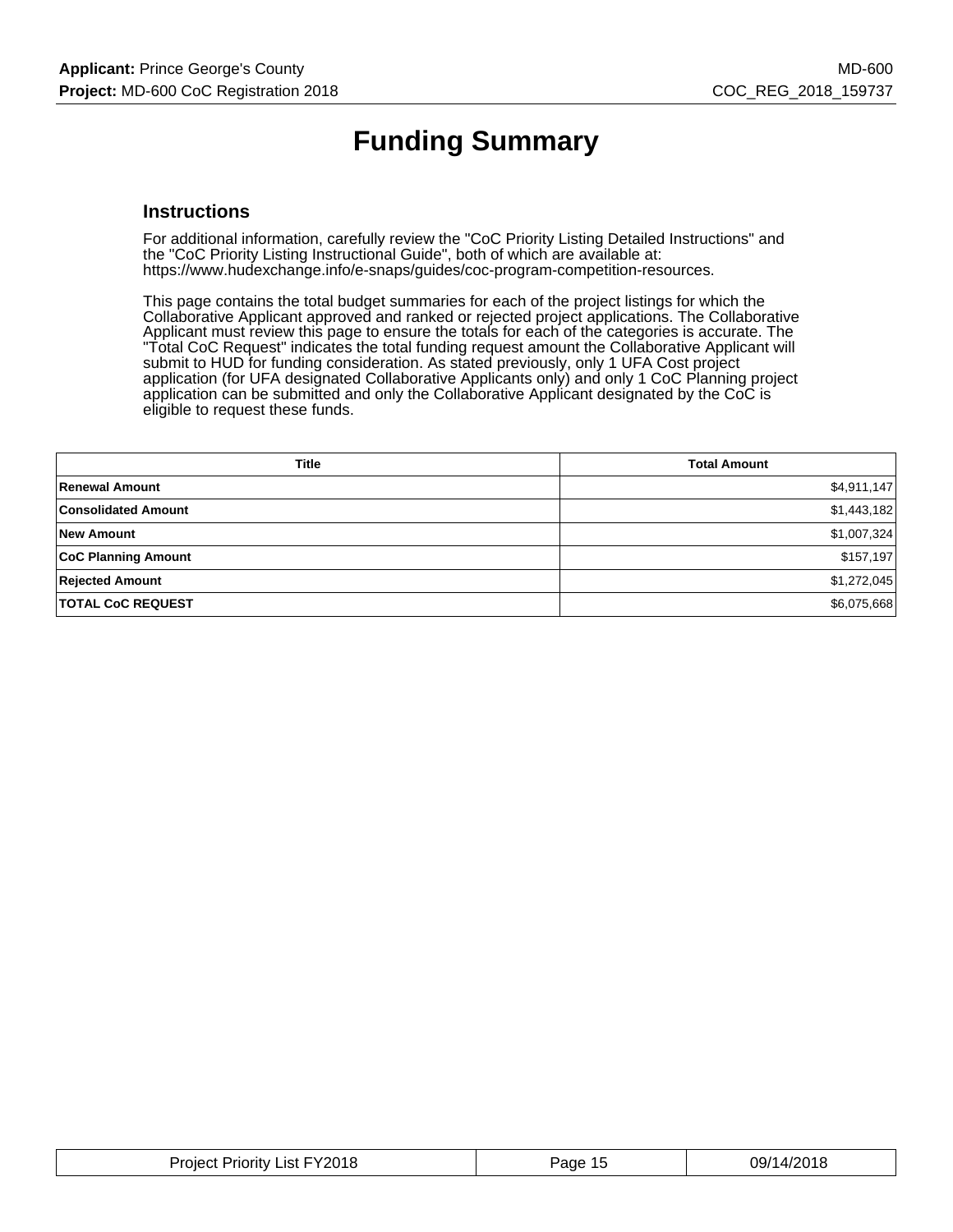# **Attachments**

| <b>Document Type</b>                                       | <b>Required?</b> | <b>Document Description</b> | Date Attached |
|------------------------------------------------------------|------------------|-----------------------------|---------------|
| Certification of Consistency with<br>the Consolidated Plan | Yes              | <b>HUD 2991</b>             | 09/13/2018    |
| FY 2017 Rank (from Project<br>Listing)                     | No               |                             |               |
| Other                                                      | <b>No</b>        |                             |               |
| Other                                                      | No               |                             |               |

| <b>Project Priority List FY2018</b> | Page 16 | 09/14/2018 |
|-------------------------------------|---------|------------|
|-------------------------------------|---------|------------|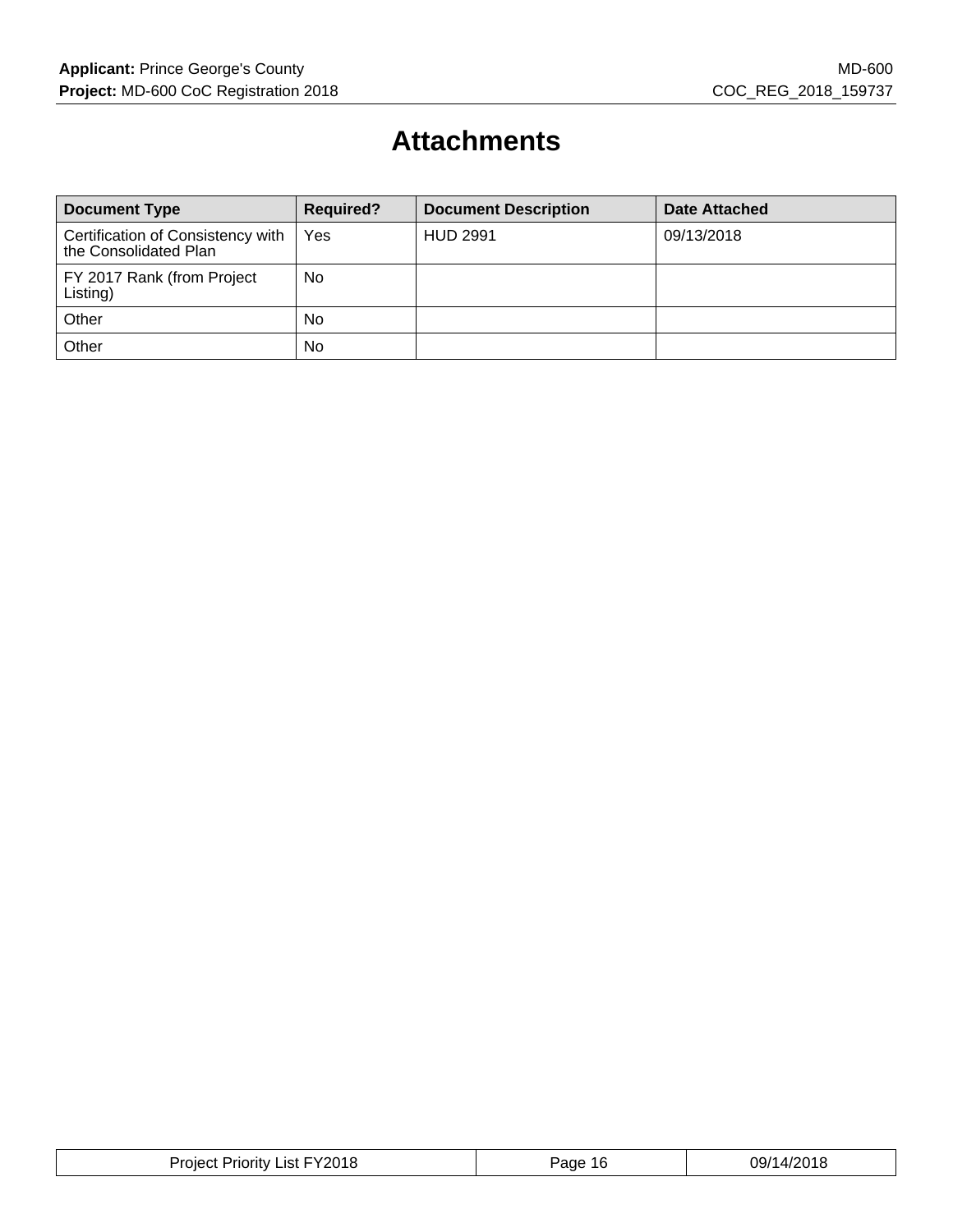# **Attachment Details**

**Document Description:** HUD 2991

# **Attachment Details**

**Document Description:**

# **Attachment Details**

**Document Description:**

# **Attachment Details**

**Document Description:**

| List FY2018<br>Project<br>Pri∩rit∨<br>. | . –<br>age' | .14/201<br>09/<br>18 |
|-----------------------------------------|-------------|----------------------|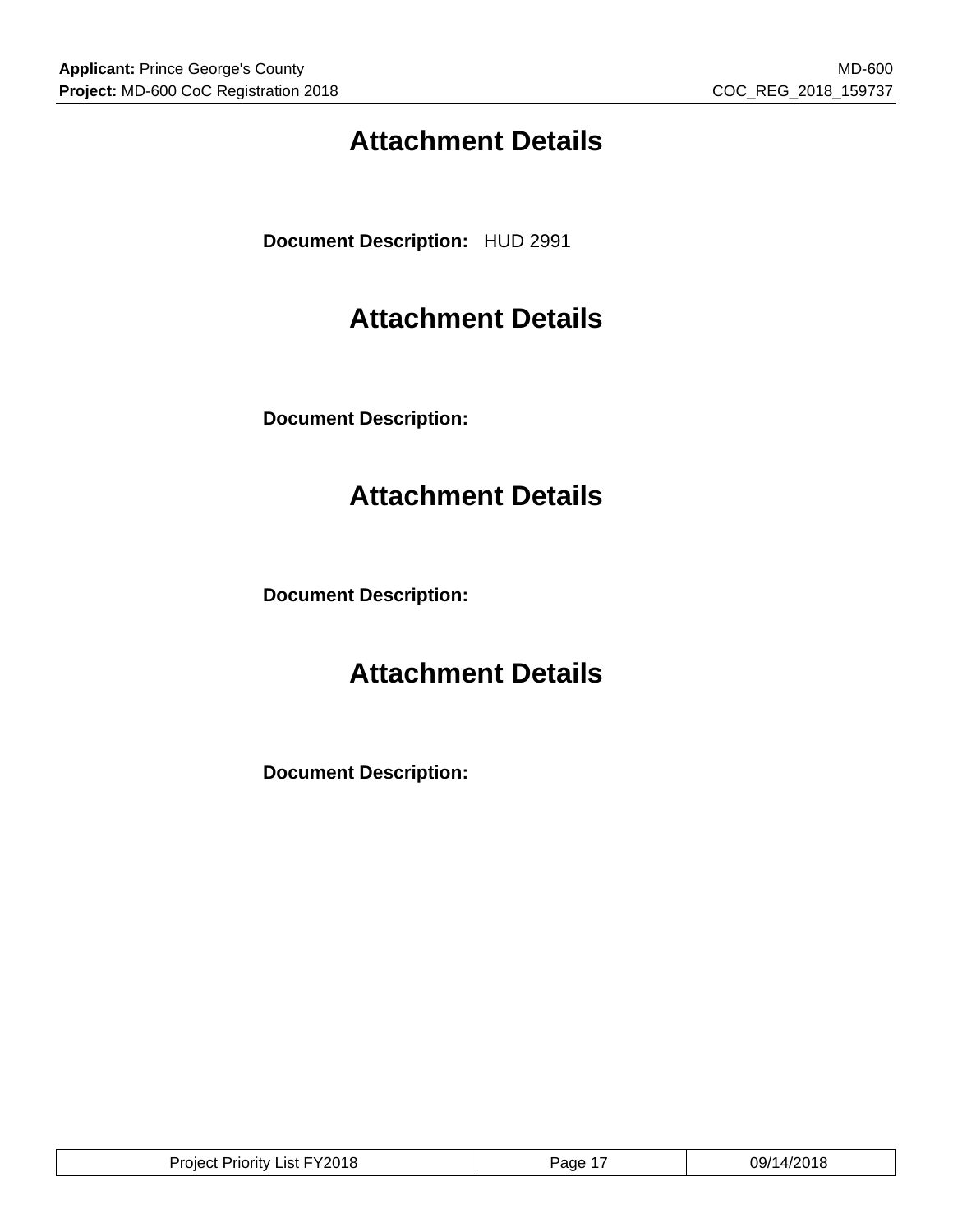## **Submission Summary**

**WARNING: The FY2017 CoC Consolidated Application requires 2 submissions. Both this Project Priority Listing AND the CoC Consolidated Application MUST be submitted.**

**WARNING: The FY2017 CoC Consolidated Application requires 2 submissions. Both this Project Priority Listing AND the CoC Consolidated Application MUST be submitted.**

| Page                                   | <b>Last Updated</b> |
|----------------------------------------|---------------------|
| <b>Before Starting</b>                 | No Input Required   |
|                                        |                     |
| <b>1A. Identification</b>              | 09/12/2018          |
| 2. Reallocation                        | 09/12/2018          |
| 3. Grant(s) Eliminated                 | 09/14/2018          |
| 4. Grant(s) Reduced                    | No Input Required   |
| 5. New Project(s)                      | 09/13/2018          |
| <b>6. Balance Summary</b>              | No Input Required   |
| <b>7A. CoC New Project Listing</b>     | 09/14/2018          |
| <b>7B. CoC Renewal Project Listing</b> | 09/14/2018          |

| Y2018<br>$.$ Jrs.<br>Priorit∖<br>.ıst.<br>Tolec | aae<br>10 | 1001<br>∩Q/1<br>ي ا<br>ບວກ |
|-------------------------------------------------|-----------|----------------------------|
|-------------------------------------------------|-----------|----------------------------|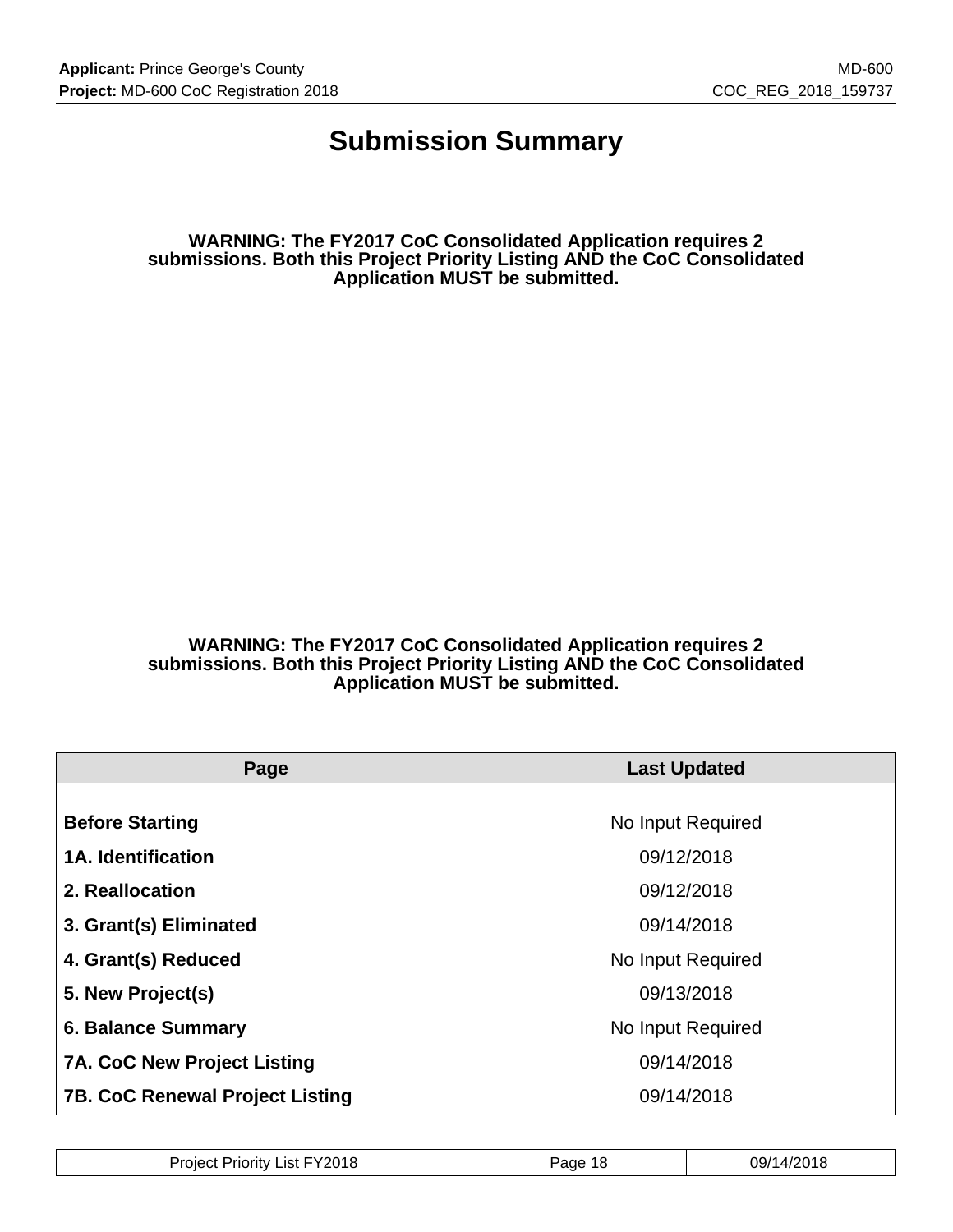| <b>7D. CoC Planning Project Listing</b> |
|-----------------------------------------|
| <b>Funding Summary</b>                  |
| <b>Attachments</b>                      |
| <b>Submission Summary</b>               |

**7D. CoC Planning Project Listing** 09/12/2018 **No Input Required Attachments** 09/13/2018 **No Input Required** 

| List FY2018<br>Proiect<br>Priority | ane<br>ា ប<br>. . | 1/201<br>09/1<br>720 I O |
|------------------------------------|-------------------|--------------------------|
|------------------------------------|-------------------|--------------------------|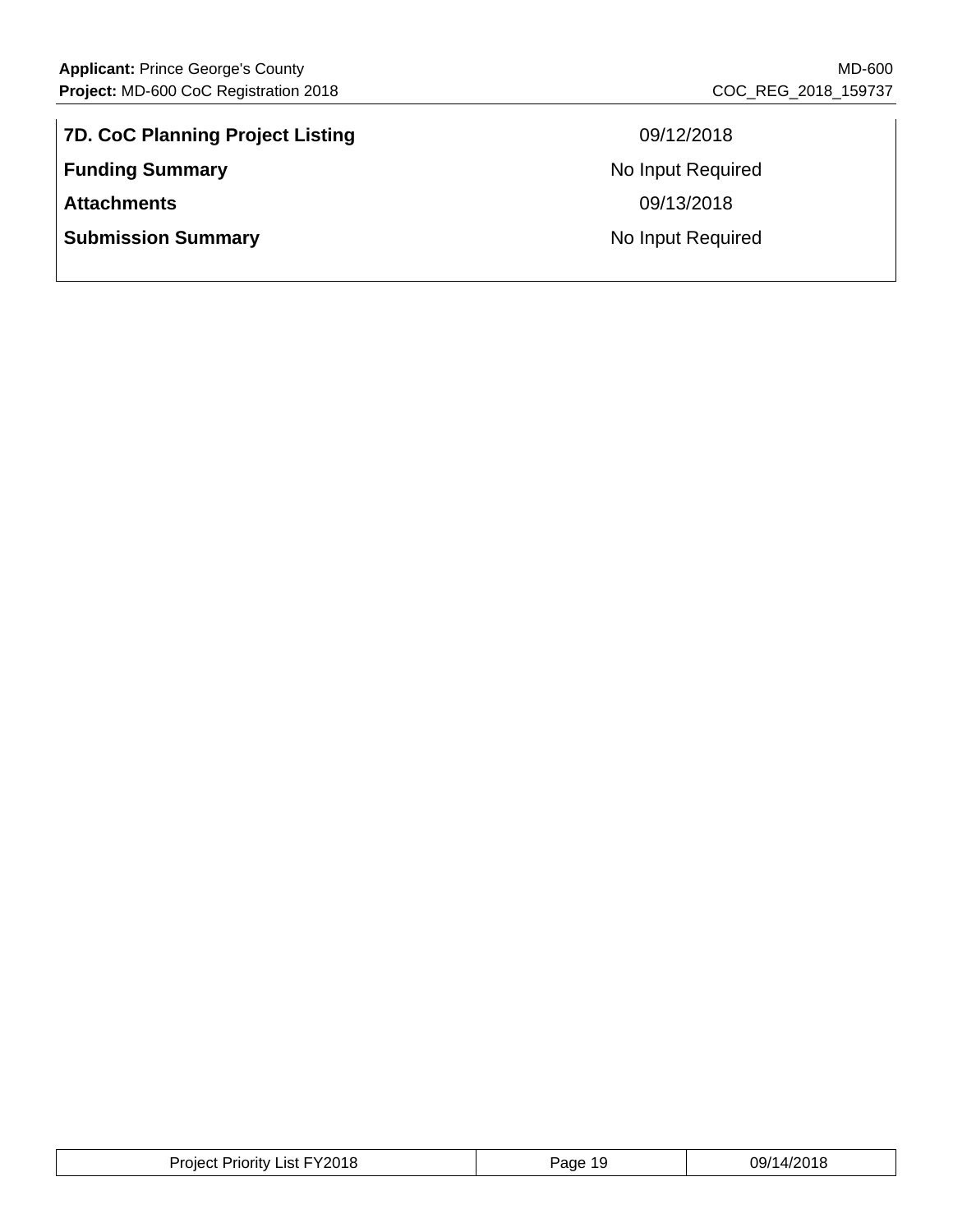## **Certification of Consistency** with the Consolidated Plan

# **U.S. Department of Housing<br>and Urban Development**

I certify that the proposed activities/projects in the application are consistent with the jurisdiction's current, approved Con solidated Plan. (Type or clearly print the following information:)

| Applicant Name:                                                       | Please see attached list for applicant names              |
|-----------------------------------------------------------------------|-----------------------------------------------------------|
| Project Name:                                                         | Please see attached list for project names                |
| Location of the Project:                                              | Please see attached list for location(s) of project(s)    |
|                                                                       |                                                           |
| Name of the Federal<br>Program to which the<br>applicant is applying: | FY 2018 Continuum of Care (CoC) Program Competition       |
| Name of<br>Certifying Jurisdiction:                                   | Prince George's County, Maryland                          |
| Certifying Official<br>of the Jurisdiction<br>Name:                   | Eric C. Brown                                             |
| Title:<br>Signature                                                   | Director, Department of Housing and Community Development |
| Date:                                                                 | 9/13/2018                                                 |